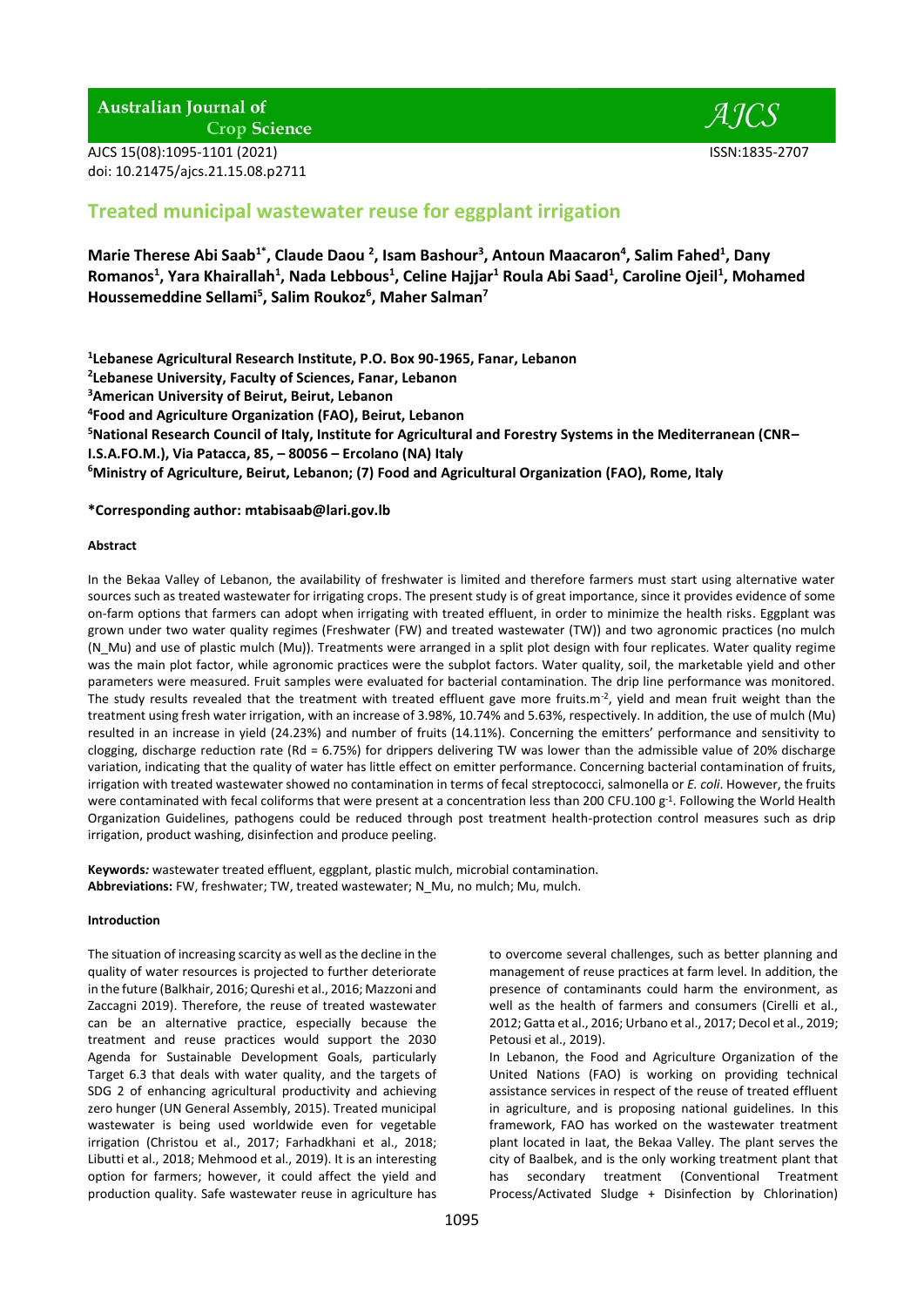before reuse for agriculture. However, the treated effluent contains fecal coliforms exceeding the limit of 1000 CF/100 mL proposed by the World Health Organization (WHO) that is permissible for the irrigation of all crops. In addition, nematodes exceed the limit of 1/1L. Accordingly, the treated water from Iaat is not suitable to grow vegetable crops as proposed by the Lebanese guidelines "FAO project UTF/LEB/019/LEB (2011) that were based on the WHO guidelines.

In the Bekaa Valley, the availability of freshwater is limited and therefore farmers have been irrigating crops with untreated wastewater. They will never stop growing vegetables, because it is a major source of their livelihood. Therefore, an experimental investigation was performed to test the feasibility of secondary treated municipal wastewater reuse for vegetable irrigation. The objective was to examine the risks to health (microbiological contamination of fruits) encountered when drip irrigated eggplant was grown using treated effluent and plastic mulch.

#### **Results and discussion**

#### *Emitter system performance*

In this study, it was important to assess the performance of the drip irrigation system in order to understand the behavior of drippers and their susceptibility to clogging when using treated wastewater. Table 1 shows the discharge of unclogged emitters  $(Q_t)$ , the mean discharge values to the entire field  $(Q_m)$ , the standard deviations (STDEV), the average discharge of the low quartile  $(Q_{1/4})$ , the field emission uniformities (EU) as well as the reduction coefficients ( $R_d$ ) of mean discharge as evaluated.

For the plots irrigated with freshwater,  $Q_m$  was 7.88 L.h<sup>-1</sup> at the beginning of the first season and reached 7.79 L.h-1 at the end of the second season, indicating that there was no major fluctuation of discharge. In addition, differences up to 2.59% in terms of  $R_d$  were detected and the emission uniformity remained high at the end of the second season, with a value of 92.27%.

For the plots irrigated with treated wastewater,  $Q_m$  was 7.81 L.h<sup>-1</sup> at the beginning of the first season and reached 7.46 L.h<sup>-</sup> <sup>1</sup> at the end of the second season. Differences up to 6.75% in terms of  $R<sub>d</sub>$  were detected and the emission dropped from 92.50% to 89.01% at the end of the second season. The lower performance of emitters delivering treated wastewater at the end of the second season could be related to excessive clogging because of salts and suspended particles in water. However, the obtained discharge reduction  $R_d$  rates were still lower than the admissible value of 20% discharge variation, indicating that the quality of water has little effect on emitter performance. Moreover, such behavior could be also linked to the fact that filters were regularly cleaned, which protected the emitters from clogging. The results obtained are in agreement with the findings of Aiello et al. (2007) and Cirelli et al. (2012). Moreover, it should be highlighted that some authors, such as Li et al. (2012), have mentioned that chlorination is an effective method to reduce clogging in the emitters and to maintain good system performance when sewage effluent is applied through a drip irrigation system. Zhou et al. (2017) reported that the microbial growth of biofilms inside drip irrigation emitters could enhance emitter clogging, especially that reclaimed water typically contains large amounts of bacteria, and their excretions, the sticky extracellular polymeric substances. Sole-Torres et al. (2019) highlighted the fact that emitter clogging in drip irrigation was

primarily affected by the interactions between underdrain design of the sand media filter, emitter location and irrigation time. Therefore, sand media filters could be recommended in order to achieve a higher retention of organic and inorganic solids when reclaimed effluents are used in drip irrigation systems.

#### *Water quality*

Table 2 shows the seasonal means of the physico–chemical, microbial characteristics and trace elements of the fresh and the treated water analyzed during the trial.

Going by the guidelines for interpretation of water quality for irrigation (FAO, 1985), salinity of fresh water was low and that of treated water was slight to moderate, but it was still suitable for irrigation. The values for the main physico– chemical characteristics, particularly the BOD<sub>5</sub> and the COD in treated water, were higher than the environmental limit values for surface water based on the Lebanese Ministry of Environment Decision 8/1 (MoE, 2001) as well as the limits for treated wastewater reuse proposed by the Lebanese guidelines (FAO, 2011). Nitrate content was low in treated effluent with a mean value of 0.86 mg. I<sup>-1</sup>; however, it was high in fresh water with a mean value of 61 mg. l<sup>-1</sup>. Phosphorus level in treated effluent was most of the time low to moderate, with a mean of 4.19 mg/L. Potassium level was high in treated water and sufficient to supply most of the nutrient requirement of field crops. For fresh water, both phosphates and potassium were low.

There was a high presence of fecal coliforms in the treated effluent, most of the time exceeding the limit of 1000 CF/100 mL as proposed by the WHO, which is sufficient for the irrigation of all crops. Salmonella were present most of the time. Hookworm and Teania were not detected; however, ascaris were present in the samples. Nematodes had a strong presence, exceeding the limit of 1 helminth ova/1L as proposed per the Lebanese guidelines. The concentrations of micronutrients (Zn, Cu, Mn ) and heavy metals (Pb, Cd, Cr, Ni, and Hg ) were within the recommended maximum limits.

Accordingly, the treated water from Iaat is of category III as proposed by the Lebanese guidelines and is not suitable for irrigation of vegetables, even those to be eaten cooked (FAO, 2011). However, this water could easily reach category II and even I if adequately treated. Consequently, it is unfair to prevent farmers from growing vegetables, their main source of livelihood, and attention should be directed towards improvement of the management of the treatment plant and providing good quality water for farmers to use in their irrigation systems.

## *Eggplant yield and quality parameters*

Table 3 reports the measured eggplant quantitative parameters, mainly the marketable yield and the number of fruits.m-2 ,as well as the fruit qualitative parameters that consisted of the fruit mean weight and the dry matter content.

When year was the source of variance, there was a significant difference only for the number of fruits.m-2 at P≤0.05. Considering water quality as the source of variance, no significant difference was found in terms of number of fruits, marketable yield, mean fruit weight and dry matter percentage. However, the treatments under treated effluent gave more fruits.m-2 , yield and mean fruit weight than the treatments under freshwater irrigation, with an increase of 3.98%, 10.74% and 5.63% respectively. Accordingly, an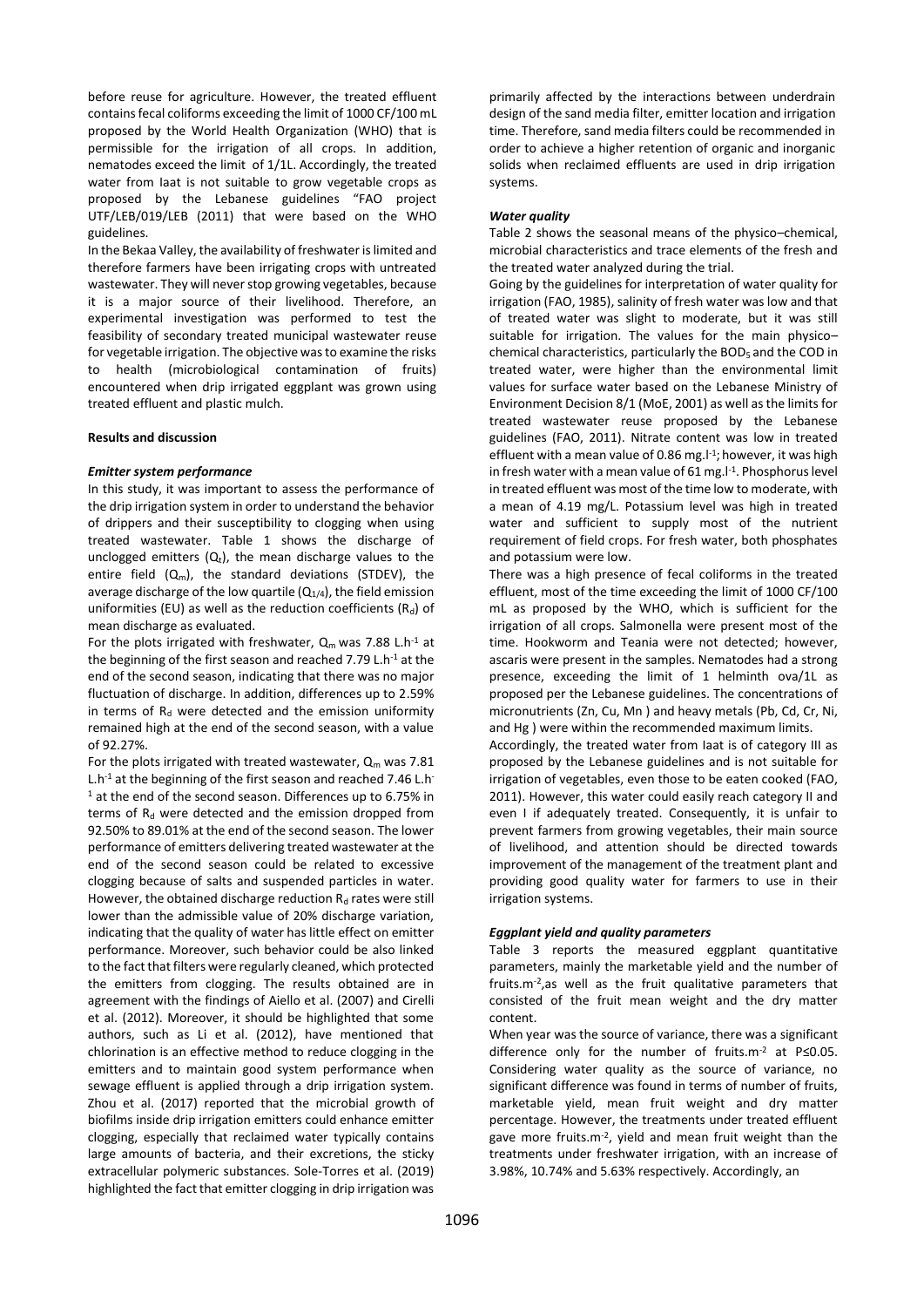## **Table 1**. Emitters' system performance indicators.

|                                                                                                                                                                                                           | Beginning of the first season |                      | End of the second season |                      |  |
|-----------------------------------------------------------------------------------------------------------------------------------------------------------------------------------------------------------|-------------------------------|----------------------|--------------------------|----------------------|--|
|                                                                                                                                                                                                           | Freshwater                    | <b>Treated water</b> | Freshwater               | <b>Treated water</b> |  |
| $Q_t (l.h^{-1})$                                                                                                                                                                                          | 8                             | 8                    |                          |                      |  |
| $Q_m (l.h^{-1})$                                                                                                                                                                                          | 7.88                          | 7.81                 | 7.79                     | 7.46                 |  |
| <b>STDEV</b>                                                                                                                                                                                              | 0.31                          | 0.49                 | 0.40                     | 0.66                 |  |
| $Q_{1/4}$ (l.h <sup>-1</sup> )                                                                                                                                                                            | 7.52                          | 7.22                 | 7.19                     | 6.64                 |  |
| EU (%)                                                                                                                                                                                                    | 95.43                         | 92.50                | 92.27                    | 89.01                |  |
| Rd (%)                                                                                                                                                                                                    | 1.50                          | 2.44                 | 2.59                     | 6.75                 |  |
| $Q_t$ , Theoretical discharge; $Q_m$ , average discharge of the emitters; $Q_{1/4}$ , the average discharge of the emitters in the bottom 25th percentile; EU, emission uniformity; Rd, reduction factor. |                               |                      |                          |                      |  |



Fig 1. Rainfall (mm), maximum and minimum temperatures (°C) and reference evapotranspiration (mm) for the growing seasons 2014 and 2015.

**Table 2.** Freshwater and treated effluent average quality and limit values for the reuse of TWW in Lebanon.

|                                      |           | <b>Environmental limit</b><br>values for surface water<br>based on MoE Decision<br>8/1 (MoE, 2001) | Effluent specifications for wastewater reuse in irrigation<br>based on proposed Lebanese guidelines (FAO, 2011) |                         |                      |                              |
|--------------------------------------|-----------|----------------------------------------------------------------------------------------------------|-----------------------------------------------------------------------------------------------------------------|-------------------------|----------------------|------------------------------|
|                                      | <b>FW</b> | <b>TW</b>                                                                                          |                                                                                                                 | <b>Water Category I</b> | Water<br>Category II | Water<br><b>Category III</b> |
| Physico-chemical parameters (mg.L-1) |           |                                                                                                    |                                                                                                                 |                         |                      |                              |
| pH                                   | 7.6       | 7.71                                                                                               | $6-9$                                                                                                           | $6-9$                   | $6-9$                | $6-9$                        |
| EC (mS/cm)                           | 573       | 1541                                                                                               |                                                                                                                 |                         |                      |                              |
| COD                                  | 40.00     | 251.00                                                                                             | 125.00                                                                                                          | 125                     | 250                  | 250                          |
| BOD <sub>5</sub>                     | 32.00     | 64.37                                                                                              | 25.00                                                                                                           | 25                      | 100                  | 100                          |
| <b>Nitrates</b>                      | 61.00     | 0.86                                                                                               | 90.00                                                                                                           | 30                      | 30                   | 30                           |
| Phosphates                           | 0.05      | 4.19                                                                                               | 5.00                                                                                                            |                         |                      |                              |
| Potassium                            | 3.10      | 30.36                                                                                              |                                                                                                                 |                         |                      |                              |
| Pathogens in water                   |           |                                                                                                    |                                                                                                                 |                         |                      |                              |
| Fecal Coliform (CFU/100 mL)          | 22.00     | $5.6.10^{6}$                                                                                       | $2000$                                                                                                          | $200$                   | < 1000               |                              |
| Salmonella                           | Absent    | Present                                                                                            | Absent                                                                                                          | Absent                  | Absent               | Absent                       |
| Nematodes/helminths eggs             | 2.00      | 5                                                                                                  |                                                                                                                 | <1/L                    | <1/L                 | <1/L                         |
| Hookworms/ml                         | 0.00      | 0                                                                                                  |                                                                                                                 |                         |                      |                              |
| Ascaris lumbricoides/ml              | 0.00      | $\overline{4}$                                                                                     |                                                                                                                 |                         |                      |                              |
| Taenia spp/ml (segment)              | 0.00      | 0                                                                                                  |                                                                                                                 |                         |                      |                              |
| Trace metals (mg.L-1)                |           |                                                                                                    |                                                                                                                 |                         |                      |                              |
| Zn                                   | < 0.002   | 0.03                                                                                               | 5.00                                                                                                            |                         |                      |                              |
| Cu                                   | < 0.002   | 0.01                                                                                               | 0.50                                                                                                            |                         |                      |                              |
| Pb                                   | < 0.002   | 0.44                                                                                               | 0.50                                                                                                            |                         |                      |                              |
| Mn                                   | < 0.002   | 0.02                                                                                               | 1.00                                                                                                            |                         |                      |                              |
| Ni                                   | < 0.002   | 0.01                                                                                               | 0.50                                                                                                            |                         |                      |                              |
| Hg                                   | < 0.002   | 0.0011                                                                                             | 0.0500                                                                                                          |                         |                      |                              |
| Cd                                   | < 0.002   | 0.1789                                                                                             | 0.2000                                                                                                          |                         |                      |                              |
| Cr                                   | < 0.002   | 0.03                                                                                               | 2.00                                                                                                            |                         |                      |                              |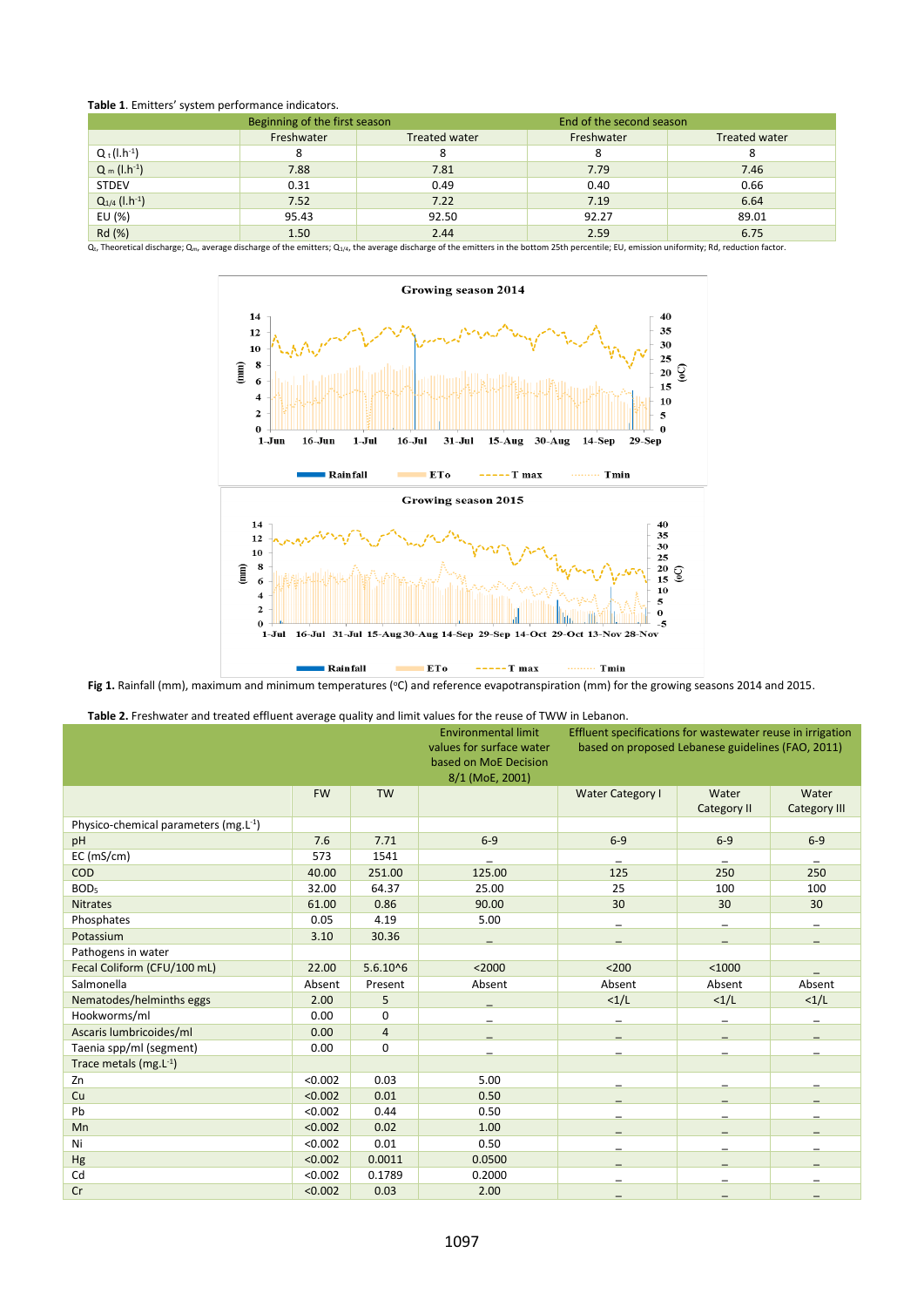|  |  | Table 3. Number of fruits, yield, mean fruit weight and dry weight as affected by irrigation water quality and agronomic practices. |  |
|--|--|-------------------------------------------------------------------------------------------------------------------------------------|--|
|--|--|-------------------------------------------------------------------------------------------------------------------------------------|--|

| .<br>Source of variation |                         | Number of fruits  | Yield         | Mean fruit weight | Dry weight |
|--------------------------|-------------------------|-------------------|---------------|-------------------|------------|
|                          |                         | $(fruits.m-2)$    | $(t.ha^{-1})$ | (g)               | (%)        |
| Year (Y)                 |                         | $*$               | ns            | ns                | ns         |
|                          | Y 2014                  | 7.75a             | 26.59         | 394.6             | 6.34       |
|                          | $Y_2015$                | 6.06 <sub>b</sub> | 22.45         | 389.25            | 6.32       |
|                          |                         |                   |               |                   |            |
| Water quality (WQ)       |                         | ns                | ns            | ns                | ns         |
|                          | <b>FW</b>               | 6.77              | 23.27         | 381.19            | 6.35       |
|                          | TW                      | 7.04              | 25.77         | 402.67            | 6.32       |
|                          |                         |                   |               |                   |            |
|                          | Agronomic practices (A) |                   | $\ast\ast$    | $***$             | ns         |
|                          | N Mu                    | 6.54              | 21.87 b       | 366.09 b          | 6.30       |
|                          | Mu                      | 7.27              | 27.17a        | 417.77 a          | 6.36       |
|                          |                         |                   |               |                   |            |
| Y x WQ                   |                         | ns                | ns            | ns                | ns         |
| Y x A                    |                         | ns                | ns            | ns                | ns         |
| WQ x A                   |                         | ns                | ns            | ns                | ns         |
| <b>YxWQxA</b>            |                         | ns                | ns            | ns                | ns         |

ns.\*. \*\* indicate respectively not significant, significant at P≤0.05 and P≤0.01; ns indicates not significant difference. Means followed by the same letter in each column are not significantly different according to the LSD test (P=0.05).

**Table 4.** Mean values of bacteriological parameters on fruits for the two seasons.

| Bacteriological parameters (CFU.100 g-1) | <b>Mean values</b>  |                  |                        |                     |  |
|------------------------------------------|---------------------|------------------|------------------------|---------------------|--|
|                                          | Season 2014         |                  |                        |                     |  |
|                                          | Freshwater/No mulch | Freshwater/Mulch | Treated water/No mulch | Treated water/Mulch |  |
| Fecal coliform                           | 0                   | O                | 50                     | 120                 |  |
| Escherichia coli                         | O                   |                  | $\Omega$               |                     |  |
| <b>Fecal Streptococci</b>                | $\mathbf 0$         | O                | $\mathbf 0$            | $\Omega$            |  |
| Salmonella                               | Absent              | Absent           | Absent                 | Absent              |  |
|                                          |                     |                  |                        |                     |  |
|                                          | Season 2015         |                  |                        |                     |  |
|                                          | Freshwater/No mulch | Freshwater/Mulch | Treated water/No mulch | Treated water/Mulch |  |
| Fecal coliform                           | C                   |                  | 100                    | 135                 |  |
| Escherichia coli                         | $\mathbf 0$         | O                | $\mathbf 0$            | $\Omega$            |  |
| Fecal Streptococci                       | O                   | $\Omega$         | $\Omega$               | O                   |  |
| Salmonella                               | Absent              | Absent           | Absent                 | Absent              |  |

enhanced number of fruits could be attributed to the regular presence of an adequate level of potassium content in the treated effluent. When considering the agronomic practices as the source of variance, a significant difference was found between treatments under plastic mulch and those without mulch in terms of yield and mean fruit weight. The use of plastic mulch favored an increase in yield and mean fruit weight of 24.23% and 14.11%, respectively. Mulch prevents the soil from drying out between irrigation events, and thus peaks in salt concentration in the root zone can be avoided. Such peaks are believed to have a negative impact on growth, and the use of mulch is expected to have a positive effect on yield under saline water irrigation (Karlberg et al., 2007). However, the number of fruits.m<sup>-2</sup> and the dry matter content were not influenced by the practice. Similar findings were reported by Aiello et al. (2007), Cirelli et al. (2012) and Najafi et al. (2006). In addition, Akponikpe et al. (2011) found that the treated wastewater without mineral fertilizers resulted in 40% higher eggplant yield compared to freshwater. Considering the mulching practice, Aiello et al. (2013) confirmed that the use of plastic mulch resulted in higher yields.

#### *Eggplant microbial contamination*

The mean values of the results of microbiological analysis conducted on fruits (flesh+ skin) are reported in Table 4. In general, the treatments under freshwater irrigation were not contaminated by fecal coliforms, E. coli, fecal streptococci or salmonella for either of the seasons. The treatments irrigated with treated wastewater showed no contamination in terms of fecal streptococci, salmonella and E. coli. Many authors have reported the absence of E. coli on vegetables that were drip irrigated with treated wastewater, such as artichoke (Gatta et al., 2016), broccoli and tomato (Libutti et al., 2018), eggplant (Cirelli et al., 2012), fennel (Lonigro et al., 2016) and lettuce (Urbano et al., 2017).

However, the fruits were contaminated with fecal coliforms that were present at a concentration less than 200 CFU.100 g 1 .

Concerning the use of plastic mulch, some difference was noticed in terms of microbiological contamination of the fruits. The results obtained confirm that the mulched surface could enhance the microbial biomass, thus causing higher product contamination, as cited by Aiello et al. (2008).

Considering that a non-negligible level of contamination on fruits was found, the results confirm that a treated effluent cannot be used for irrigation without proper treatment, an additional disinfection and also some post-treatment measures (WHO, 2006). In fact, following the WHO Guidelines (2006), pathogens could be reduced through post treatment health-protection control measures such as drip irrigation, product washing, disinfection and produce peeling.

#### **Materials and methods**

#### *Experimental site and climate*

The field experiment was carried out during two growing seasons, 2014 and 2015, in the village of Laat located in the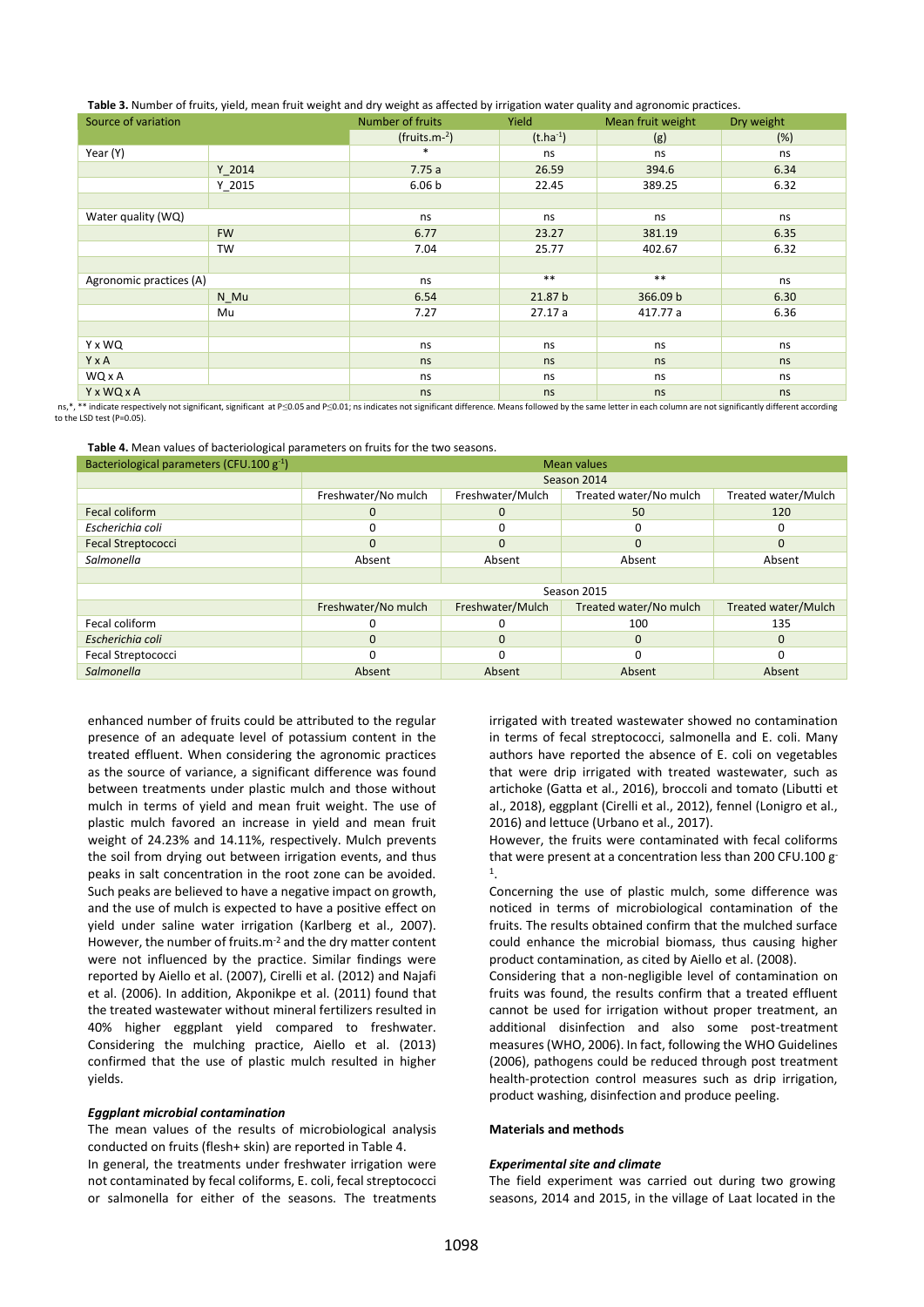Bekaa Valley, Lebanon (34.048410N lat., 36.143973E long.) The experiment was conducted in a field near the Wastewater Treatment Plant (WWTP) that has been serving the village for 2 years. The WWTP treats municipal wastewater according to a secondary treatment through activated sludge process, followed by disinfection through chlorination.

The climate is typically Mediterranean, characterized by a hot-dry season from April to October and cold for the remainder of the year. The main weather parameters were obtained from a standard agro-meteorological station located in the region. The weather regimes, in terms of minimum and maximum temperatures (Tmin and Tmax), rainfall (R) and reference evapotranspiration (ETo) during the growing season are given in Fig 1.

In general, overall average air temperature during the growing cycle in 2014 was 21.88°C and the total precipitation was 18.6 mm, registered mainly during a few irrigation events, particularly on 17 July and 25 September. For the growing season in 2015, the overall average air temperature was 21.98°C and the total precipitation amount was 15.6 mm. The soil of the study area is sandy clay: containing 53.51%, 35.19% clay and 11.3% silt. The total available water holding capacity within the top 1m of soil profile is 90 mm. The pH was 7.81, the electrical conductivity was 0.54 dS.m<sup>-1</sup>, the organic matter content was 1.85%, while the percentage of total nitrogen was 0.18%, and the phosphorus and potassium content was 28.70 and 405.30 ppm, respectively.

#### *Treatments and agronomic management*

The experiment was carried out to assess the response of drip irrigated eggplant grown under two water quality regimes: freshwater (FW) and treated wastewater (TW) and two agronomic practices: no mulch (N\_Mu) and use of plastic mulch (Mu). The purpose was to investigate the effect of treated wastewater irrigation on eggplant yield and quality attributes and to check if the presence of plastic mulch could constitute a protection measure against the microbial contamination of fruits by preventing them from coming into direct contact with irrigation water.

The planting density was 1.25 plant/ $m<sup>2</sup>$  according to the standard practices in the Bekaa Valley. For season 2014, planting of seedlings occurred on 10 June, while three harvests were completed on: 14 August, 23 August and 9 September. For season 2015, planting was done on 24 July and four harvests were achieved on: 29 September, 8 October, 20 October and 3 November. The eggplant was harvested at commercial maturity.

Treatments were arranged in a split plot design with four replicates. Water quality regime was the main plot factor, while agronomic practices were the subplot factors. Each experimental plot was 5 m x 5 m.

#### *Irrigation management*

Irrigation was managed using an Excel-based irrigation tool (Todorovic, 2006) that employs meteorological, soil and crop data for a day-by-day estimation of the soil water balance in the effective root zone. Reference evapotranspiration was calculated on a daily basis from measured weather data using the FAO Penman–Monteith equation (Allen et al., 1998). The Kc values were determined on the basis of in-field observations of crop phenological stages and using the FAO 56 data. The management allowable depletion was assumed to be 0.45 of total available water ( $P = 0.45$ ) during the whole growing cycle, as suggested in FAO 56. The crop was kept

under optimal water conditions during the whole season.

#### *Components of the irrigation system*

All the plots were equipped with low polyethylene surface laterals with 16 mm external diameter. All the laterals were supplied by in-line drippers (theoretical discharge rate of 8 L h<sup>-1</sup> at a pressure of 100 kPa) with emitters spaced at 0.40 m. The spacing between laterals was 1 m. The experiment was equipped with separate reservoirs and head units for the treatments using freshwater and those using treated effluent. Each head unit consisted of a pump, venturi type fertilizer tank, disc filter and pressure gauges. Filters were manually cleaned.

#### *Emitter system performance*

To monitor the drip line performance, the emission uniformity (EU %) and reduction factor  $(R_d, %)$  were determined. The EU is the ratio between the average discharge of the emitters in the bottom 25th percentile in terms of discharge ( $Q_{min1/4}$ ) and that of all the emitters ( $Q_m$ ), both expressed in L.s<sup>−</sup><sup>1</sup> (Keller and Karmeli, 1975): EU =100 $\bullet$  Q min1/4 / Qm (1)

The EU was determined at the beginning of the first season and at the end of the second season by measuring the discharge of 5 emitters for each lateral supplying fresh and treated water.

The  $R_d$  (%) is defined as:

 $R_d = 100. (1 - Q_m/Q_t)$  (2)

where Q<sub>t</sub> (L.s<sup>-1</sup>) is the discharge (8 L.s<sup>-1</sup>) of new unclogged emitters operating at the same pressure (100 kPa). Furthermore, standard deviations (STDEV) of drip lines' discharge rate were computed.

#### *Water sampling*

The main chemical and microbial characteristics of both kinds of water (FW and TW) were monitored during the irrigation period at two-week intervals. Samples were collected at the beginning of the irrigation system using sterile 1000 mL glass bottles. The bottles were stored at 4 ◦C and sent to laboratory for analysis.

Standard methods for the examination of water and wastewater (APHA, 1998) were followed in the laboratory to measure the chemical properties of water and for the microbiological analysis: total coliforms (TC), fecal coliforms (FC), Escherichia coli (E. coli). Salmonella and helminth eggs were examined according to the methodology described by Giammanco et al. (2002). The samples were also analyzed for their content of trace elements, using atomic absorption spectrophotometery methodology.

#### *Crop yield, quality and microbial contamination of fruits*

The effects of the quality of irrigation water (FW and TW) and agronomic practices (mulch and no mulch) on crop production and their interactions were analyzed. The analyses measured the marketable yield and the number of marketable fruits. In addition, the main crop quality characteristics were evaluated for 10 marketable fruits of each replicate. The evaluated quality parameters for the eggplants were unit mean weight and dry matter (by drying fruits in ventilated oven at 70◦ C until constant weight).

Fruits were harvested to measure microbial contamination. In the laboratory, 100 g of fruits, including fruit skin and flesh, were homogenized with 900 mL of sterile water by a stomacher. Then, ten-fold dilution was conducted within the same medium. Fecal coliform, E. Coli and fecal streptococci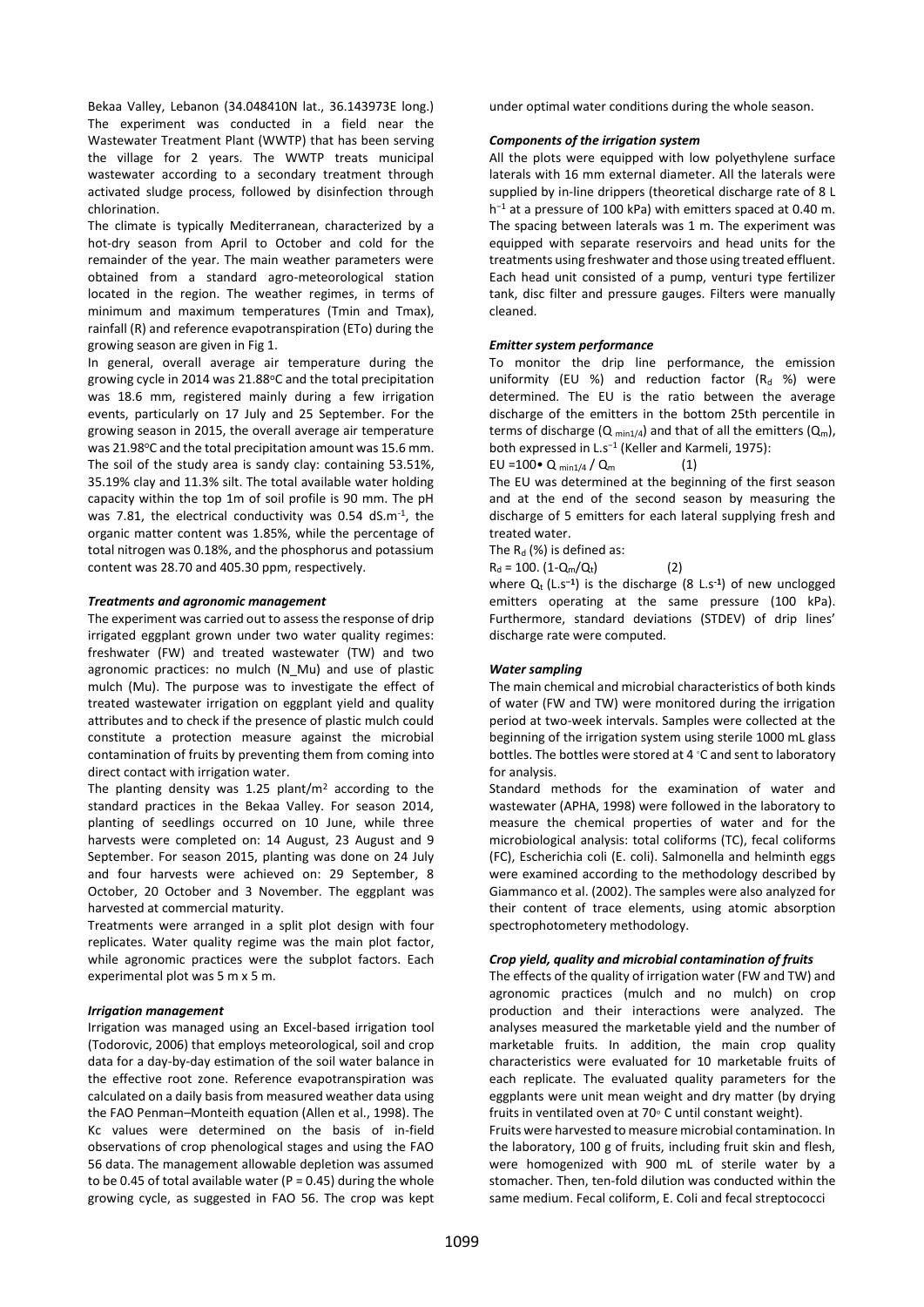were measured using membrane filtration techniques (APHA, 1998). The Salmonella detection protocol was done according to Giammanco et al. (2002).

#### *Statistical analysis*

Two factors (water quality regime and agronomic practices) were analyzed together, according to a split plot experimental design. Each dependent variable was evaluated for normal distribution according to the Shapiro–Wilk test at 0.05 probability level.

Combined analyses were instead run over 2014 and 2015, after verifying the homogeneity of error variances using Bartlett's chi-square test (Gomez and Gomez, 1984). The Year was considered as a random effect.

Statistical analyses were performed through the GLM procedure of SAS/STAT by using the correct error term to evaluate each factor and interaction. Least significant difference (LSD) at 0.05 probability level was used as mean separation test.

## **Conclusion**

This study shows that an integrated planning approach that takes into account the technological aspects of the irrigation system as well as the production and contamination issues is essential for the safe irrigation of vegetable crops. The microbiological quality of the products should also be maintained. As suggested by the World Health Organization in 2006, these levels of microbial contamination could be reduced by applying post-treatment health-protection control measures to reduce the risk of microbial contamination to acceptable levels. From the agronomical point of view, eggplant was grown successfully under treated wastewater, resulting in 10% yield increase when compared to yield from crops under freshwater irrigation. In addition, when irrigated with treated effluent the eggplant yield was found not to be sensitive to the EU variability. Finally, several elements must be considered when treated wastewater is used in agriculture, including the presence of pathogens and chemical contaminants on the irrigated products as well as the impact of treated wastewater on soil properties and on the irrigation system equipment. Continued research and development will help improve and increase the use of treated wastewater for irrigation and will address the concerns of the general public.

#### **Acknowledgments**

This work was conducted within the framework of the Food and Agricultural Organization of the United Nations project "GCP/INT/124/ITA: Coping with Water Scarcity – The Role of Agriculture. Phase III: Strengthening National Capacities".

#### **References**

- Aiello R, Cirelli GL and Consoli S (2007) Effects of reclaimed wastewater irrigation on soil and tomato fruits: a case study in sicily (Italy). Agric Water Manag. 93: 65-72.
- Aiello R, Cirelli G, Consoli S, Licciardello F, Toscano A (2013) Risk assessment of treated municipal wastewater reuse in Sicily. Water Sci Technol. 89-98.
- Akponikpe PBI, Wima K, Yacouba H, Mermoud A (2011) Reuse of domestic wastewater treated in macrophyte ponds to irrigate tomato and eggplant in semi-arid West-Africa: benefits and risks. Agric. Water Manag. 98: 834–840.
- Allen RG, Pereira LS, Raes D, Smith M (1998) Crop Evapotranspiration. Guidelines for Computing Crop Water Requirements (Irrigation and Drainage Paper 56). Food and Agriculture Organization, Rome.
- APHA (1998) Standard methods for the examination of water and wastewater, 20th Ed. American Public Health Association, Washington D.C.
- Balkhair KS (2016) Microbial contamination of vegetable crop and soil profile in arid regions under controlled application of domestic wastewater. Saudi J Biol Sci. 23: 83–92.
- Christou A, Karaolia P, Hapeshi E, Michael C, Fatta-Kassinos D (2017) Long-term wastewater irrigation of vegetables in real agricultural systems: concentration of pharmaceuticals in soil, uptake and bioaccumulation in tomato fruits and human health risk assessment. Water Res. 109: 24-34.
- Cirelli GL, Consoli S, Licciardello F, Aiello R, Giuffrida F, Leonardi C (2012) Treated municipal wastewater reuse in vegetable production. Agric Water Manag. 104: 163-170.
- Decol LT, López-Gálvez F, Truchado P, Tondo EC, Gil MI, Allende A (2019) Suitability of chlorine dioxide as a tertiary treatment for municipal wastewater and use of reclaimed water for overhead irrigation of baby lettuce. Food Control. 96: 186–193.
- Elgallal M, Fletcher L, Evans B (2016) Assessment of potential risks associated with chemicals in wastewater used for irrigation in arid and semiarid zones: a review. Agric Water Manag. 177: 419-431.
- FAO (1985) Water quality for agriculture. R.S. Ayers and D.W. Westcot. Irrigation and Drainage Paper 29 Rev. 1. FAO, Rome. 174 p.
- FAO (2011) Effluent specifications for wastewater reuse in irrigation based on proposed Lebanese guidelines.
- Farhadkhani M, Nikaeen M, Yadegarfar G, Hatamzadeh M, Pourmohammadbagher H, Sahbaei Z, Rahmani HR (2018) Effects of irrigation with secondary treated wastewater on physicochemical and microbial properties of soil and produce safety in a semi-arid area. Water Res. 144: 356- 364.
- Gatta G, Libutti A, Beneduce L, Gagliardi A, Disciglio G, Lonigro A, Tarantino E (2016) Reuse of treated municipal wastewater for globe artichoke irrigation: Assessment of effects on morpho-quantitative parameters and microbial safety of yield. Sci. Hortic. 213: 55–65.
- Giammanco G, Pignato S, Alliot M, Polgatti M (2002) Rapid method for Salmonella enumeration in wastewater. In: Proc. of the International Symposium on Salmonella and Salmonellosis, St. Brieuc, France, 29–31 May.
- Gomez KA, Gomez AA (1984) Statistical Procedures for Agricultural Research. Second edition. An International Rice Research Institute Book. John-Wiley & Sons, New York.
- Karlberg L, Rockstrӧm J, Annandale JG, Martin Steyn J (2007) Low-cost drip irrigation- A suitable technology for southern Africa? An example with tomatoes using saline irrigation water. Agric Water Manag. 89: 59-70.
- Keller D, Karmeli J (1975) Trickle irrigation design, Rain bird Mfg corporation. Glendora.
- Libutti A, Gatta G, Gagliardi A, Vergine P, Pollice A, Beneduce L, Disciglio G, Tarantino E (2018) Agro-industrial wastewater reuse for irrigation of a vegetable crop succession under Mediterranean conditions. Agric Water Manag. 196: 1–14.
- Li JS, Li YF, Zhang H (2012) Tomato Yield and Quality and Emitter Clogging as Affected by Chlorination Schemes of Drip Irrigation Systems Applying Sewage Effluent. J Integr Agric. 1744-1754.